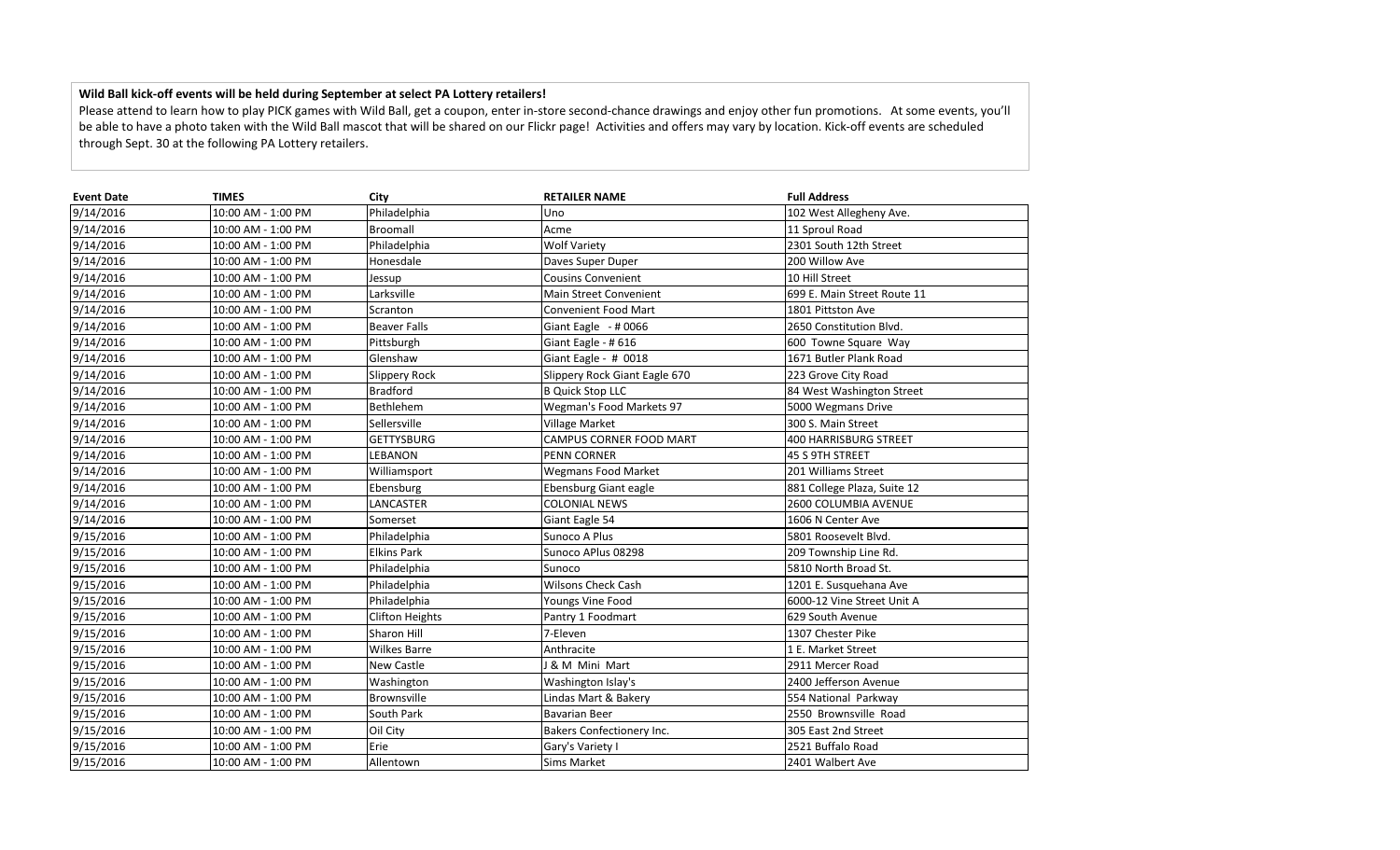| 9/15/2016 | 10:00 AM - 1:00 PM | Norristown          | <b>Hillcrest Tobacco</b>         | 118-120 W. Germantown Pike        |
|-----------|--------------------|---------------------|----------------------------------|-----------------------------------|
| 9/15/2016 | 10:00 AM - 1:00 PM | <b>MOUNT CARMAL</b> | PUFF EXPRESS #4                  | <b>43 S OAK STREET</b>            |
| 9/15/2016 | 10:00 AM - 1:00 PM | <b>STEWARTSTOWN</b> | <b>RUTTERS 45</b>                | 14 W PENNSYLVANIA AVE             |
| 9/15/2016 | 10:00 AM - 1:00 PM | HIGHSPIRE           | ROLLER CONVENIENCE               | <b>154 S FRONT STREET</b>         |
| 9/15/2016 | 10:00 AM - 1:00 PM | Kersey              | MJ's Mini Mart                   | 275 Fairview Road                 |
| 9/15/2016 | 10:00 AM - 1:00 PM | Philppsburg         | Country Garden Six Pack          | 960 North Front Street            |
| 9/15/2016 | 10:00 AM - 1:00 PM | Windber             | Conjelkos Dairy Store            | 518 Graham Ave                    |
| 9/15/2016 | 10:00 AM - 1:00 PM | Seward              | Stiles Market & Hardware         | 220 Route 56                      |
| 9/15/2016 | 10:00 AM - 1:00 PM | Wyomissing          | Cigar Plus                       | 4 Cheltenham Drive                |
| 9/15/2016 | 10:00 AM - 1:00 PM | North Huntingdon    | Giant Eagle - # 0010             | 8901 Rt. 30 -N. Huntington Square |
| 9/16/2016 | 10:00 AM - 1:00 PM | Philadelphia        | Bi Rite Deli                     | 3220 Red Lion Road                |
| 9/16/2016 | 10:00 AM - 1:00 PM | Philadelphia        | <b>Waterfront Gas LLC</b>        | 600 North Delaware Ave            |
| 9/16/2016 | 10:00 AM - 1:00 PM | Coatesville         | Z Brothers                       | 1947 E. Lincoln Hwy               |
| 9/16/2016 | 10:00 AM - 1:00 PM | Philadelphia        | 9100 Garuda Petro                | 9100 Frankford Avenue             |
| 9/16/2016 | 10:00 AM - 1:00 PM | Phoenixville        | Gateway Pharmacy                 | 165 Nutt Road                     |
| 9/16/2016 | 10:00 AM - 1:00 PM | Aston               | Aston Beverage                   | 411 Marionville Road              |
| 9/16/2016 | 10:00 AM - 1:00 PM | Philadelphia        | 69550 Hanuman Fuels Inc          | 5026 Wynnfield Avenue             |
| 9/16/2016 | 10:00 AM - 1:00 PM | Mountain Top        | The Blue Ridge Plaza             | 7121Blue Ridge Trail              |
| 9/16/2016 | 10:00 AM - 1:00 PM | East Stroudsburg    | Miggys Deli                      | 7011 Milford Road                 |
| 9/16/2016 | 10:00 AM - 1:00 PM | Tunkhanock          | <b>Tunkhanock Food Mart</b>      | 117 W. Tioga Street               |
| 9/16/2016 | 10:00 AM - 1:00 PM | Crafton             | <b>Crafton Beverage</b>          | 15 Foster Avenue #15              |
| 9/16/2016 | 10:00 AM - 1:00 PM | West Mifflin        | Giant Eagle - # 29               | 1356 Hoffman Blvd.                |
| 9/16/2016 | 10:00 AM - 1:00 PM | Pittsburgh          | <b>Ritzland Beer Distributor</b> | 10733 Frankstown Road             |
| 9/16/2016 | 10:00 AM - 1:00 PM | Monroeville         | Giant Eagle - $\#$ 0060          | 4010 Monroeville Blvd.            |
| 9/16/2016 | 10:00 AM - 1:00 PM | Uniontown           | <b>Byers Main Street Market</b>  | 264 W. Main Street                |
| 9/16/2016 | 10:00 AM - 1:00 PM | Latrobe             | Plaza News                       | 131 Latrobe 30 Plaza              |
| 9/16/2016 | 10:00 AM - 1:00 PM | Pittsburgh          | <b>Eddie's Convenience Store</b> | 300 6th Avenue - Suite 101        |
| 9/16/2016 | 10:00 AM - 1:00 PM | Pittsburgh          | Giant Eagle - $\#$ 0017          | 6320 Shakespeare Street           |
| 9/16/2016 | 10:00 AM - 1:00 PM | Seven Fields        | Giant Eagle 0042                 | 206 Seven Fields Boulevard        |
| 9/16/2016 | 10:00 AM - 1:00 PM | Titusville          | Spanky's Tobacco World, Inc.     | 11560 Hydetown Road               |
| 9/16/2016 | 10:00 AM - 1:00 PM | Allentown           | Wegman's Food Market 79          | 3900 Tilghman St                  |
| 9/16/2016 | 10:00 AM - 1:00 PM | Easton              | One Stop Mart                    | 1723 Butler Street                |
| 9/16/2016 | 10:00 AM - 1:00 PM | Levittown           | <b>Bucks News and Tobacco</b>    | 1536 Haines Rd                    |
| 9/16/2016 | 10:00 AM - 1:00 PM | Morrisville         | Pennsylvania News                | 1D S. Pennsylvania Ave            |
| 9/16/2016 | 10:00 AM - 1:00 PM | Laureldale          | Universal Mart                   | 3500 Kutztown Road                |
| 9/16/2016 | 10:00 AM - 1:00 PM | Royersford          | Epps Beverage                    | 80 W. Ridge Pike                  |
| 9/16/2016 | 10:00 AM - 1:00 PM | SHENANDOAH          | JEANS                            | 18 E CENTRE STREET                |
| 9/16/2016 | 10:00 AM - 1:00 PM | ETTERS              | RUTTERS #35                      | 1090 OLD TRAIL ROAD               |
| 9/16/2016 | 10:00 AM - 1:00 PM | CARLISLE            | SMOKERS EXPRESS 1403             | 200 S SPRING GARDEN STREET        |
| 9/16/2016 | 10:00 AM - 1:00 PM | <b>MOUNT HOLLY</b>  | <b>UGO#1</b>                     | 424 N BALTIMORE AVENUE            |
| 9/16/2016 | 10:00 AM - 1:00 PM | LANCASTER           | <b>BREWERS OUTLET</b>            | <b>111 BUTLER AVENUE</b>          |
| 9/16/2016 | 10:00 AM - 1:00 PM | HARRISBURG          | SHOP N DRIVE                     | 2201 HERR STREET                  |
| 9/16/2016 | 10:00 AM - 1:00 PM | Altoona             | Nics Grab N Go 12                | 5915 California Avenue            |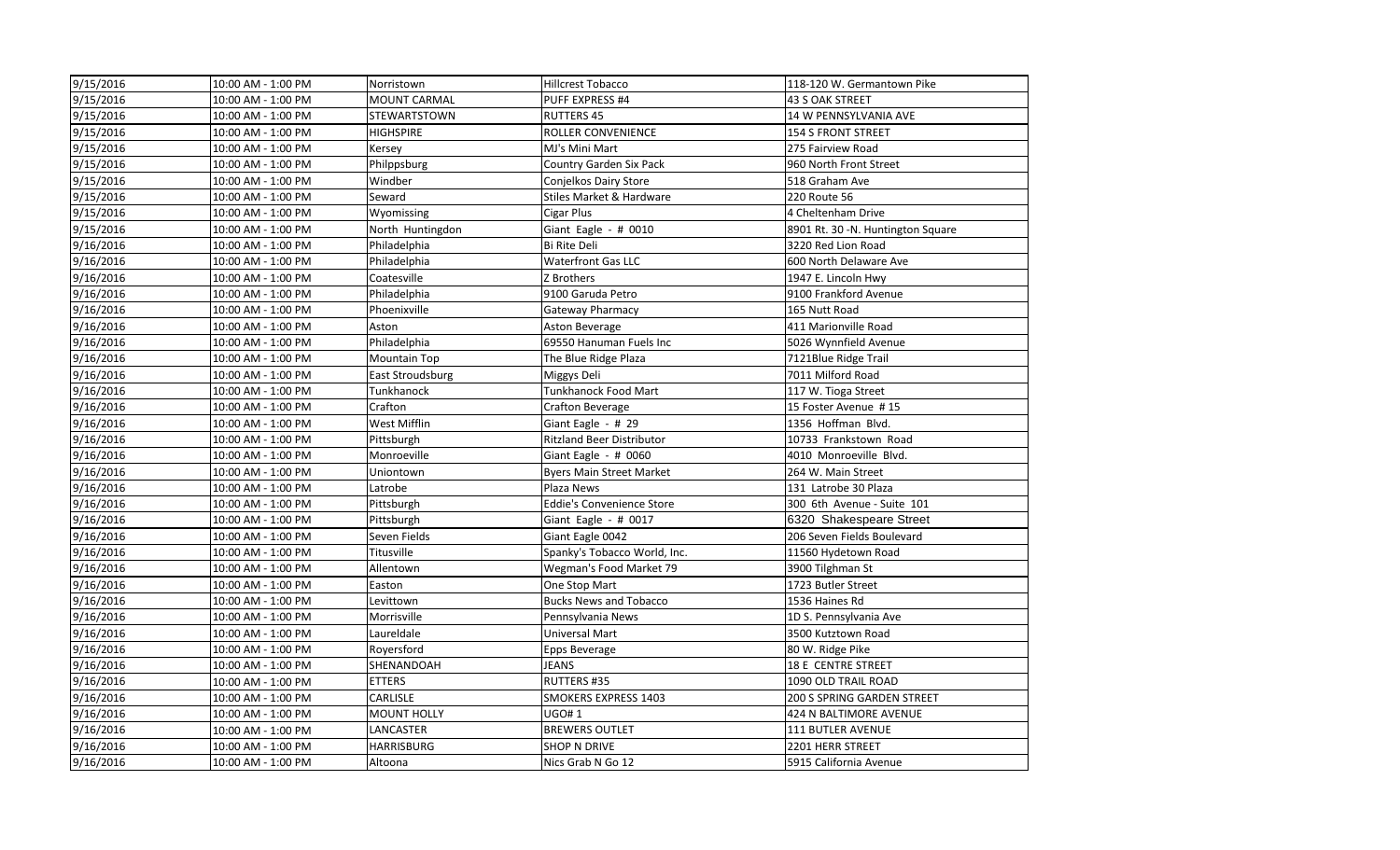| 9/16/2016 | 10:00 AM - 1:00 PM | Bellefonte          | <b>Smokers Express</b>                  | 141 E Bishop st                       |
|-----------|--------------------|---------------------|-----------------------------------------|---------------------------------------|
| 9/16/2016 | 10:00 AM - 1:00 PM | Mansfield           | Aces & Eights General Store             | 1164 South Main Street                |
| 9/19/2016 | 10:00 AM - 1:00 PM | Aliquippa           | Caivano's Discount Tobacco Outlet       | 2284 Brodhead Rd. #3, Hopewell Center |
| 9/19/2016 | 10:00 AM - 1:00 PM | Pittsburgh          | <b>Eibens Services</b>                  | 2929 Churchview Avenue                |
| 9/19/2016 | 10:00 AM - 1:00 PM | Kittanning          | Liberated Petroleum Kittanning          | 173 Butler Road                       |
| 9/19/2016 | 10:00 AM - 1:00 PM | Erie                | Presque Isle Supperette                 | 3108 West Lake Road                   |
| 9/19/2016 | 10:00 AM - 1:00 PM | Northampton         | Northampton Exxon                       | 2428 Main Street                      |
| 9/19/2016 | 10:00 AM - 1:00 PM | Bridgeport          | In & Out Food Store                     | 1067 Dekalb Pike                      |
| 9/19/2016 | 10:00 AM - 1:00 PM | Line Lexington      | Sunoco 05052 Line Lexington Food Market | 1501 Bethlehem Pike                   |
| 9/19/2016 | 10:00 AM - 1:00 PM | Huntingdon          | Weis Markets 030                        | 611-619 15th Street                   |
| 9/20/2016 | 10:00 AM - 1:00 PM | Philadelphia        | Donna's Cony Store                      | 2653 South Mildred Street             |
| 9/20/2016 | 10:00 AM - 1:00 PM | <b>Wilkes Barre</b> | <b>Wegmans Food Markets 77</b>          | 220 Highland Park Blvd                |
| 9/20/2016 | 10:00 AM - 1:00 PM | Scranton            | Pantry Quik                             | 2127 Washburn Street                  |
| 9/20/2016 | 10:00 AM - 1:00 PM | Carnegie            | Shop N Save Heidelberg                  | 2100 Washington Pike                  |
| 9/20/2016 | 10:00 AM - 1:00 PM | Glassport           | The Hotspot of Glassport                | 601 Monongahela Avenue                |
| 9/20/2016 | 10:00 AM - 1:00 PM | Erie                | Gary's Superette                        | 4703 East Lake Road                   |
| 9/20/2016 | 10:00 AM - 1:00 PM | Clearfield          | Choice Tob Outlet 3132                  | 239 South 2nd Street                  |
| 9/20/2016 | 10:00 AM - 1:00 PM | Homer City          | Homer City Ideal Market                 | 125 West Elm Street                   |
| 9/20/2016 | 10:00 AM - 1:00 PM | LANCASTER           | <b>BLD BEVERAGE</b>                     | <b>136 S WATER STREET</b>             |
| 9/20/2016 | 10:00 AM - 1:00 PM | <b>HARRISBURG</b>   | <b>DAILY MART</b>                       | 3801 DERRY STREET                     |
| 9/20/2016 | 10:00 AM - 1:00 PM | Eynone              | <b>Cousins Convenient</b>               | 202 Betty Street                      |
| 9/21/2016 | 10:00 AM - 1:00 PM | Philadelphia        | Aramingo News                           | 3331 Arimingo Ave                     |
| 9/21/2016 | 10:00 AM - 1:00 PM | Hazletown           | Cigar Box                               | 218 Laurel Mall                       |
| 9/21/2016 | 10:00 AM - 1:00 PM | Pittsburgh          | Kuhns Market - #02                      | 661 Lincoln Avenue                    |
| 9/21/2016 | 10:00 AM - 1:00 PM | <b>Butler</b>       | 3 Bs Tobacco                            | 118 Point Plaza                       |
| 9/21/2016 | 10:00 AM - 1:00 PM | Youngsville         | Miss Millie's Proper Petals             | 11 East Main Street                   |
| 9/21/2016 | 10:00 AM - 1:00 PM | Whitehall           | One Stop Shoppe                         | 1190 Mickley Rd                       |
| 9/21/2016 | 10:00 AM - 1:00 PM | Stowe               | 7-Eleven 16770                          | 1057 W. High Street                   |
| 9/21/2016 | 10:00 AM - 1:00 PM | <b>GETTYSBURG</b>   | R & S SERVICE CENTER                    | 535 YORK STREET                       |
| 9/21/2016 | 10:00 AM - 1:00 PM | LEBANON             | SRIJIS CORNER                           | 502 LEHMAN STREET                     |
| 9/21/2016 | 10:00 AM - 1:00 PM | <b>YORK</b>         | <b>RUTTERS 16</b>                       | 362 N MAIN STREET/LOGANVILLE BOROUGH  |
| 9/21/2016 | 10:00 AM - 1:00 PM | Patton              | <b>Warfields Market</b>                 | 459 Magee Avenue                      |
| 9/21/2016 | 10:00 AM - 1:00 PM | Lewistown           | AM PM Min Mart                          | 230 Electric Avenue                   |
| 9/21/2016 | 10:00 AM - 1:00 PM | McKeesport          | Maruti Convenience                      | 1100 Fawcett Avenue                   |
| 9/22/2016 | 10:00 AM - 1:00 PM | Havertown           | Beer Guys                               | 1305 W. Chester Pike                  |
| 9/22/2016 | 10:00 AM - 1:00 PM | Philadelphia        | Pantry 1 Foodmart                       | 5240 Torresdale Avenue                |
| 9/22/2016 | 10:00 AM - 1:00 PM | Glenside            | Glenside News & Sweets                  | 114 South Easton Road                 |
| 9/22/2016 | 10:00 AM - 1:00 PM | Philadelphia        | Sunoco                                  | 100 West Queen Lane                   |
| 9/22/2016 | 10:00 AM - 1:00 PM | Philadelphia        | Girard Food & Gas                       | 1138 E. Susquehana Ave                |
| 9/22/2016 | 10:00 AM - 1:00 PM | Philadelphia        | New Mac Beverage                        | 6120 Vine Street                      |
| 9/22/2016 | 10:00 AM - 1:00 PM | Norwood             | Davis's Trading Post                    | 1 West Winona Ave                     |
| 9/22/2016 | 10:00 AM - 1:00 PM | Larksville          | Nu Mart                                 | 175 E.State Street                    |
| 9/22/2016 | 10:00 AM - 1:00 PM | Crafton             | <b>Crafton Giant Eagle</b>              | 51 Wash Road, Crafton-Ingram Center   |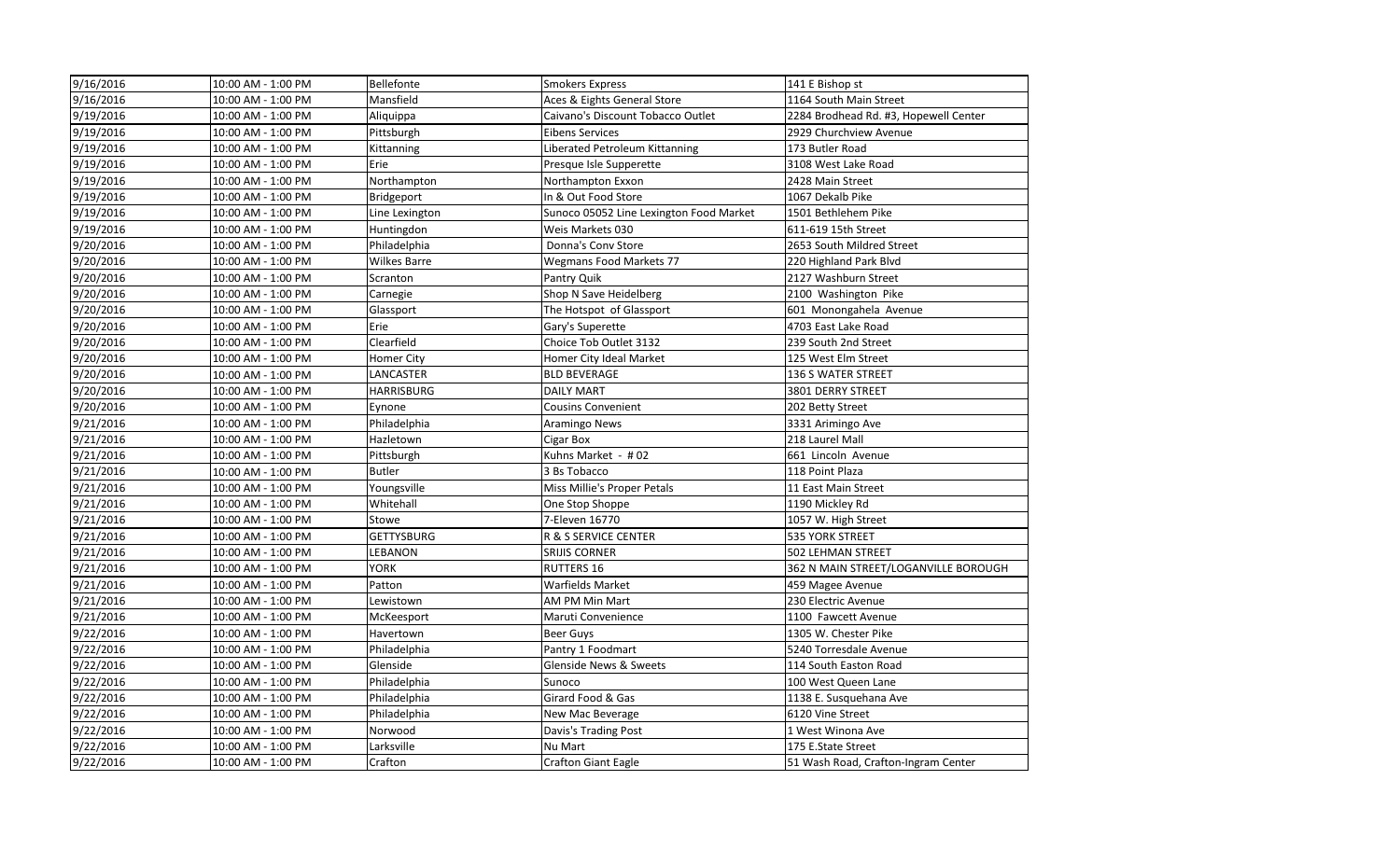| 9/22/2016 | 10:00 AM - 1:00 PM | Charleroi            | <b>Cougar Mini Mart</b>             | 750 Lincoln Avenue              |
|-----------|--------------------|----------------------|-------------------------------------|---------------------------------|
| 9/22/2016 | 10:00 AM - 1:00 PM | Millvale             | Shop N Save - Shaler                | 1620 Babcock Blvd.              |
| 9/22/2016 | 10:00 AM - 1:00 PM | Pittsburgh           | Giant Eagle - #0040                 | 5550 Centre Avenue              |
| 9/22/2016 | 10:00 AM - 1:00 PM | Franklin             | Spanky's Tobacco World, Inc.        | 1219 Liberty Street             |
| 9/22/2016 | 10:00 AM - 1:00 PM | Meadville            | <b>Quick Stop</b>                   | 324 Pine Street                 |
| 9/22/2016 | 10:00 AM - 1:00 PM | Erie                 | Kang Fuel & Food Mart               | 605 Parade Street               |
| 9/22/2016 | 10:00 AM - 1:00 PM | Reading              | <b>Buttonwood Citgo</b>             | 245 Buttonwood St               |
| 9/22/2016 | 10:00 AM - 1:00 PM | Lehighton            | Olde Tyme Corner Store              | 701 Mahoning Street             |
| 9/22/2016 | 10:00 AM - 1:00 PM | SHAMOKIN             | TURKEY HILL #184                    | 140 W LINCOLN STREET            |
| 9/22/2016 | 10:00 AM - 1:00 PM | Jonhstown            | Stem's Cloverleaf                   | 130 Belmont Street              |
| 9/22/2016 | 10:00 AM - 1:00 PM | St Mary's            | Nics Tobacco 04                     | 325 Brussells Street            |
| 9/22/2016 | 10:00 AM - 1:00 PM | Mill Hall            | Puff Discount 11                    | 103 Hogan Blvd                  |
| 9/23/2016 | 10:00 AM - 1:00 PM | Hazletown            | Hazle Mini Mart                     | 1136 State RT. 940 Street 1     |
| 9/23/2016 | 10:00 AM - 1:00 PM | Philadelphia         | Beertown Beverage                   | 12345 Academy Road              |
| 9/23/2016 | 10:00 AM - 1:00 PM | Philadelphia         | Su-Nil Headline News                | 701 Market Street               |
| 9/23/2016 | 10:00 AM - 1:00 PM | Springfield          | <b>Maneuvers New Stand</b>          | 757 West Sproul Road            |
| 9/23/2016 | 10:00 AM - 1:00 PM | Chadds Ford          | <b>Brewers Outlet</b>               | 257 Wilmington W.C.Pike         |
| 9/23/2016 | 10:00 AM - 1:00 PM | Philadelphia         | Oregon Gas                          | 2700 South 15th Streeet         |
| 9/23/2016 | 10:00 AM - 1:00 PM | Philadelphia         | <b>Kellers Market</b>               | 7964 Verree Road                |
| 9/23/2016 | 10:00 AM - 1:00 PM | Berwyn               | Berwyn News                         | 640 Lancaster Avenue            |
| 9/23/2016 | 10:00 AM - 1:00 PM | Boothwyn             | Fresh N' Easy                       | 3223-3225 Chichester Ave.       |
| 9/23/2016 | 10:00 AM - 1:00 PM | Philadelphia         | 7-Eleven                            | 6375 Lebanon Avenue             |
| 9/23/2016 | 10:00 AM - 1:00 PM | Hawley               | Lake Region IGA                     | 52 Welwood Ave                  |
| 9/23/2016 | 10:00 AM - 1:00 PM | Bloomsburg           | Fuel On                             | 711 Market Street               |
| 9/23/2016 | 10:00 AM - 1:00 PM | Gilbert              | <b>KB Brothers LLC</b>              | RT. 209 & Weir Lake Road        |
| 9/23/2016 | 10:00 AM - 1:00 PM | Tunkhanock           | Tunkhanock Conveninece              | 178 East Tioga Street           |
| 9/23/2016 | 10:00 AM - 1:00 PM | New Castle           | Beer 4 Less                         | 310 Cascade Galleria            |
| 9/23/2016 | 10:00 AM - 1:00 PM | Canonsburg           | Shop N Save - (non corp)            | 617 West Pike Street            |
| 9/23/2016 | 10:00 AM - 1:00 PM | <b>Belle Vernon</b>  | Giant Eagle - # 0053                | 300 Tri County Lane             |
| 9/23/2016 | 10:00 AM - 1:00 PM | Connellsville        | South Side Grocery                  | 704 Sourth Pittsburgh Street    |
| 9/23/2016 | 10:00 AM - 1:00 PM | Leechburg            | Giant Eagle - # 0041                | 41 Towne Center Drive           |
| 9/23/2016 | 10:00 AM - 1:00 PM | Greensburg           | Shop N Save - Pittsburgh St.        | 730 East Pittsburgh Street      |
| 9/23/2016 | 10:00 AM - 1:00 PM | Pittsburgh           | <b>Utsavs News</b>                  | 400 Cherry Way                  |
| 9/23/2016 | 10:00 AM - 1:00 PM | Greenville           | Veado's Mini Market                 | 181 Hadley Road                 |
| 9/23/2016 | 10:00 AM - 1:00 PM | Erie                 | Wykoff Enterprises Inc              | 4917 Peach Street               |
| 9/23/2016 | 10:00 AM - 1:00 PM | Allentown            | G&R Cigarettes & Cigar Outlet       | 1730 S. 4th Street              |
| 9/23/2016 | 10:00 AM - 1:00 PM | Easton               | Smokin Lane                         | 2437 Butler St Unit 5           |
| 9/23/2016 | 10:00 AM - 1:00 PM | Southampton          | American News & Tobacco             | 522 Second St PK                |
| 9/23/2016 | 10:00 AM - 1:00 PM | Levittown            | JV Hardware & Newstand              | 1631 Haines Rd                  |
| 9/23/2016 | 10:00 AM - 1:00 PM | <b>East Norriton</b> | Smokings                            | 2894 Dekalb Pike                |
| 9/23/2016 | 10:00 AM - 1:00 PM | Morrisville          | Ticket town                         | 1 E. Trenton Ave STE 9          |
| 9/23/2016 | 10:00 AM - 1:00 PM | Blandon              | <b>Quick Mart Convenience Store</b> | 850 Golden Drive                |
| 9/23/2016 | 10:00 AM - 1:00 PM | MINERSVILLE          | <b>BEER SHAK</b>                    | 2881 POTTSVILLE MINERSVILLE HWY |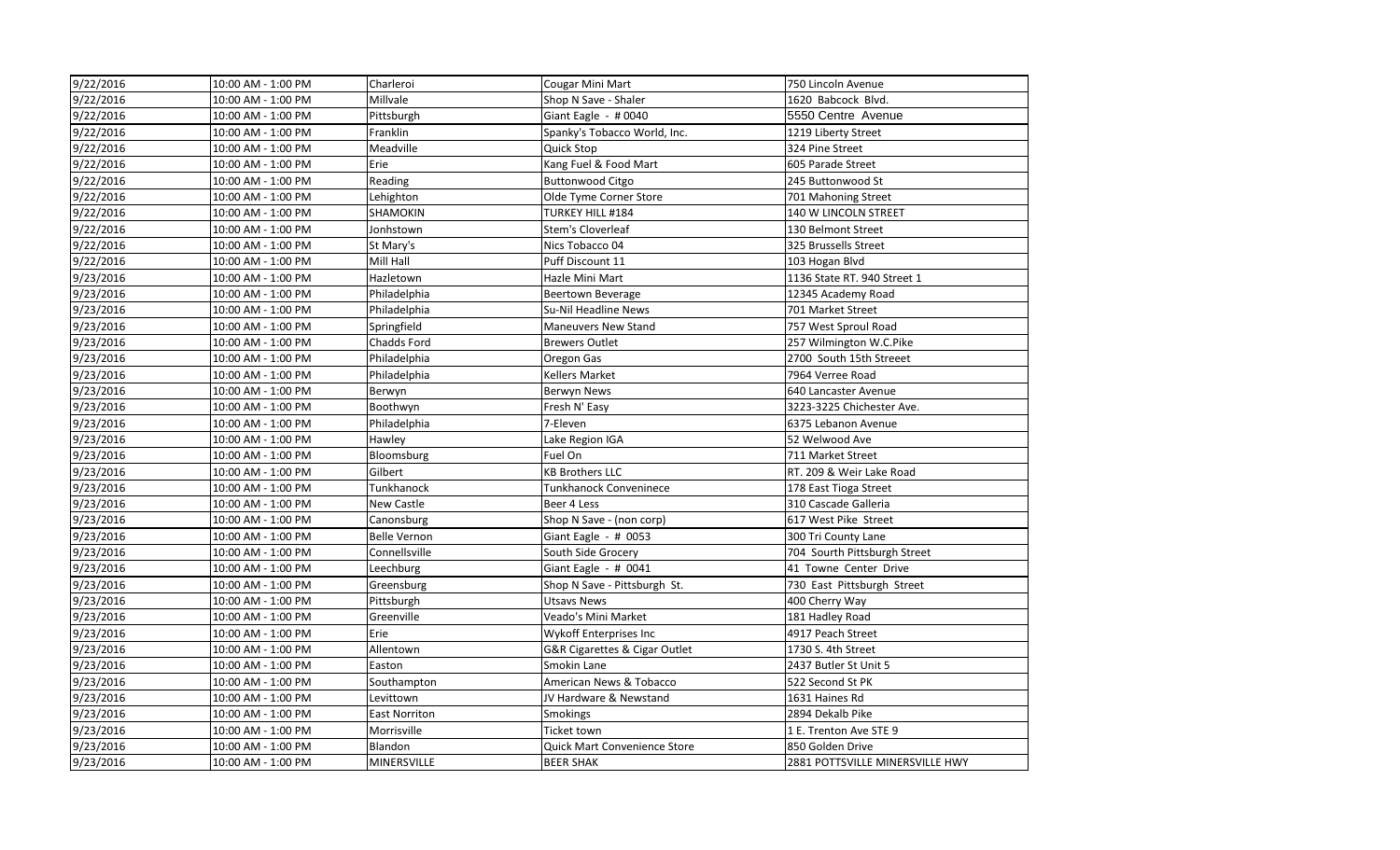| 9/23/2016 | 10:00 AM - 1:00 PM | <b>YORK</b>        | <b>RUTTERS #49</b>              | 2345 CARLISLE ROAD                     |
|-----------|--------------------|--------------------|---------------------------------|----------------------------------------|
| 9/23/2016 | 10:00 AM - 1:00 PM | <b>NEWPORT</b>     | <b>BITTINGS</b>                 | 16 N 2ND STREET                        |
| 9/23/2016 | 10:00 AM - 1:00 PM | LEMOYNE            | KARNS#4                         | 1023 STATE STREET                      |
| 9/23/2016 | 10:00 AM - 1:00 PM | <b>NEW HOLLAND</b> | NEW HOLLAND SHELL               | 312 W MAIN STREET                      |
| 9/23/2016 | 10:00 AM - 1:00 PM | <b>HARRISBURG</b>  | <b>TJ SUPER 7</b>               | 514 N PROGRESS AVENUE                  |
| 9/23/2016 | 10:00 AM - 1:00 PM | Altoona            | Fefi's 03                       | 300 East Grant Avenue                  |
| 9/23/2016 | 10:00 AM - 1:00 PM | <b>Berlin</b>      | Diamond Mini Market             | 410 Broadway Street                    |
| 9/23/2016 | 10:00 AM - 1:00 PM | <b>Trout Run</b>   | Fry Bros Turkey Ranch           | 25 State Route 184 Hwy                 |
| 9/23/2016 | 10:00 AM - 1:00 PM | Williamsport       | Giant Food Store 6122           | 1969 East 3rd Street                   |
| 9/26/2016 | 10:00 AM - 1:00 PM | Pittsburgh         | Giant Eagle - $\#$ 0067         | 8050 McKnight Road                     |
| 9/26/2016 | 10:00 AM - 1:00 PM | New Kensington     | Giant Eagle - $\#0008$          | 200 Tarentum Bridge Road               |
| 9/26/2016 | 10:00 AM - 1:00 PM | Kittanning         | <b>Bench Racers</b>             | 538 Troy Hill Road                     |
| 9/26/2016 | 10:00 AM - 1:00 PM | Bethlehem          | Tom's Tobacco Shop              | 1880 Stefko Blvd                       |
| 9/26/2016 | 10:00 AM - 1:00 PM | Ambler             | Ambler Newstand                 | 21 E. Butler Ave                       |
| 9/26/2016 | 10:00 AM - 1:00 PM | Lansdale           | <b>Friendly Food Mart</b>       | 801 W. Main Street                     |
| 9/26/2016 | 10:00 AM - 1:00 PM | St Mary's          | Vijay Petro Inc                 | 807 South Michael Road                 |
| 9/26/2016 | 10:00 AM - 1:00 PM | MARIETTA           | <b>HERRS MKT</b>                | 1406 RIVER ROAD                        |
| 9/27/2016 | 10:00 AM - 1:00 PM | <b>Dallas</b>      | Fuel On                         | 2384 Memorial HWY                      |
| 9/27/2016 | 10:00 AM - 1:00 PM | Scranton           | <b>Convenient Food Mart</b>     | 1347 N. Main Ave                       |
| 9/27/2016 | 10:00 AM - 1:00 PM | Montrose           | Ray Shur Save                   | 16749 State Route 706                  |
| 9/27/2016 | 10:00 AM - 1:00 PM | Aliquippa          | Giles Plaza News                | 2142 Sheffield Road                    |
| 9/27/2016 | 10:00 AM - 1:00 PM | Dilliner           | Dilliner Convenience Store      | 2613 S. Eighty-Eight Rd. - P.O. Box 84 |
| 9/27/2016 | 10:00 AM - 1:00 PM | <b>Bethel Park</b> | Bethel Park Shop N Save         | 5001 Library Road                      |
| 9/27/2016 | 10:00 AM - 1:00 PM | Pittsburgh         | Shop N Go One                   | 6001 Buttermilk Hollow Road            |
| 9/27/2016 | 10:00 AM - 1:00 PM | Scranton           | <b>Wegmans Food Markets 76</b>  | 1315 Scranton-Carbondale HWY           |
| 9/28/2016 | 10:00 AM - 1:00 PM | Philadelphia       | <b>Kelly News</b>               | 3178 Kensington Avenue                 |
| 9/28/2016 | 10:00 AM - 1:00 PM | Broomall           | Sunoco                          | 2850 W. Chester Pike                   |
| 9/28/2016 | 10:00 AM - 1:00 PM | New Castle         | Shop N Save                     | 2016 W. State St. Westgate Plaza       |
| 9/28/2016 | 10:00 AM - 1:00 PM | McKees Rocks       | Supermart                       | 1761 Pine Hollow Road                  |
| 9/28/2016 | 10:00 AM - 1:00 PM | Finleyville        | Giant Eagle # 0667 - (non corp) | 3701 Rt. 88                            |
| 9/28/2016 | 10:00 AM - 1:00 PM | <b>Bridgeville</b> | Giant Eagle - # 0024            | 3239 Washington Pike                   |
| 9/28/2016 | 10:00 AM - 1:00 PM | West View          | Giant Eagle - #0025             | 1029 West View Park Drive              |
| 9/28/2016 | 10:00 AM - 1:00 PM | Murrysville        | Stop 22 Inc                     | 4180 William Penn Highway              |
| 9/28/2016 | 10:00 AM - 1:00 PM | Sharon             | Penn Ohio Lottery & Deli        | 830 South Irvine Avenue                |
| 9/28/2016 | 10:00 AM - 1:00 PM | Warren             | Rolling Express Tobacco         | 980 Market Street                      |
| 9/28/2016 | 10:00 AM - 1:00 PM | Warminster         | <b>Country Farms</b>            | 287 York Road                          |
| 9/28/2016 | 10:00 AM - 1:00 PM | Oreland            | <b>Quick Market</b>             | 226 Pennsylvania Ave                   |
| 9/28/2016 | 10:00 AM - 1:00 PM | Emmaus             | Don's Food Market               | 217 E. Harrison St                     |
| 9/28/2016 | 10:00 AM - 1:00 PM | <b>GREENCASTLE</b> | <b>EARLS MARKET INC</b>         | 15755 PENNA AVENUE                     |
| 9/28/2016 | 10:00 AM - 1:00 PM | LEBANON            | <b>12 STREET SHELL</b>          | 135 S 12TH STREET                      |
| 9/28/2016 | 10:00 AM - 1:00 PM | Huntingdon         | Giant Food Store 6277           | 7673 Lake Raystown Shopping Center     |
| 9/28/2016 | 10:00 AM - 1:00 PM | Gallitzin          | One Stop Grocery                | 700 South Main Street                  |
| 9/29/2016 | 10:00 AM - 1:00 PM | <b>Elkins Park</b> | <b>Elkins Prime Meats</b>       | 903 Township Line Rd.                  |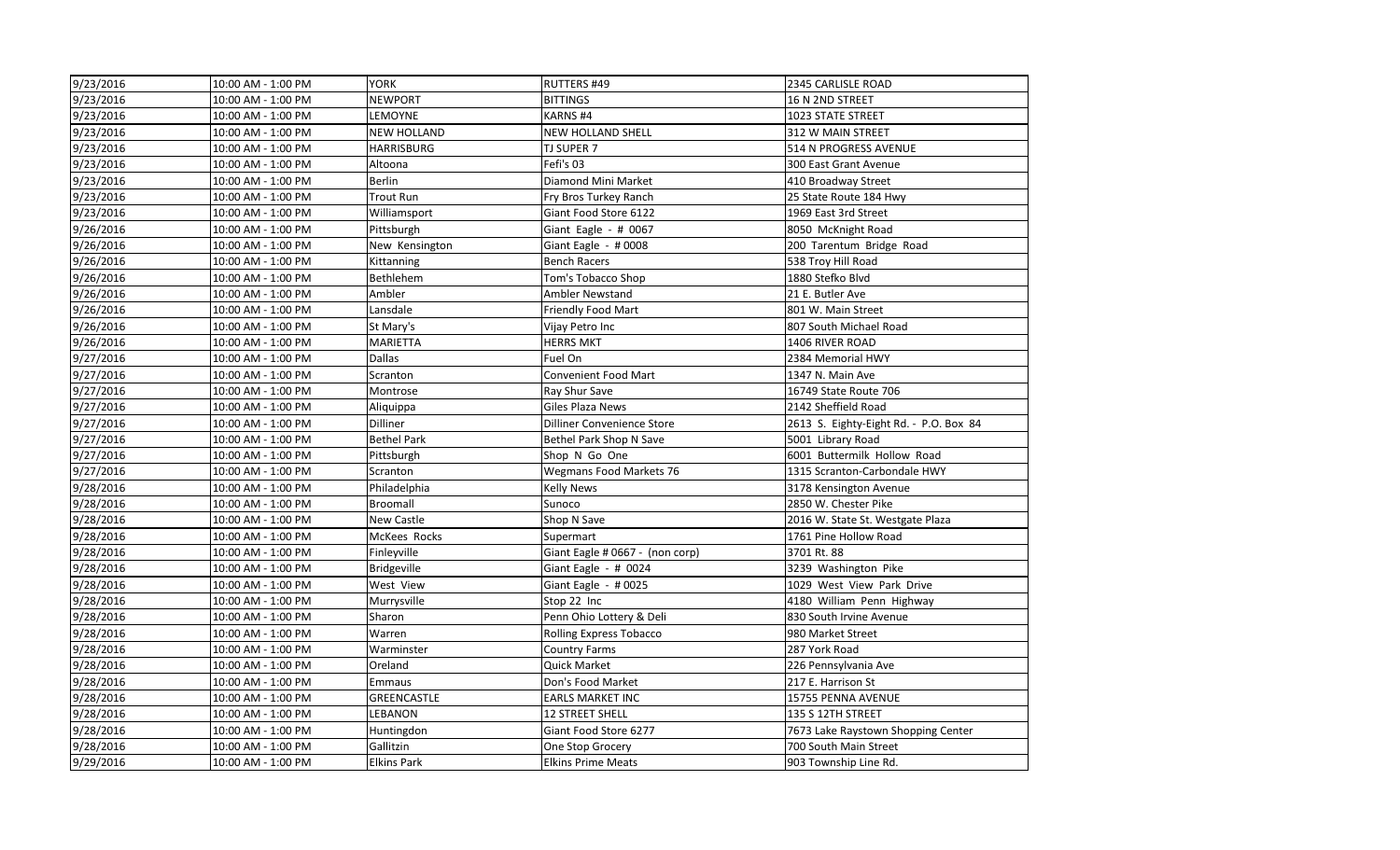| 9/29/2016 | 10:00 AM - 1:00 PM | Philadelphia                 | Wilson Beverage                  | 101 East Olney Avenue        |
|-----------|--------------------|------------------------------|----------------------------------|------------------------------|
| 9/29/2016 | 10:00 AM - 1:00 PM | Philadelphia                 | <b>Quick Stop</b>                | 2518 Frankford Avenue        |
| 9/29/2016 | 10:00 AM - 1:00 PM | Philadelphia                 | MJ Coffee                        | 7120 Market St. IRS Bldg     |
| 9/29/2016 | 10:00 AM - 1:00 PM | Philadelphia                 | Sam & D Beverage                 | 2354 South Bonsall Ave       |
| 9/29/2016 | 10:00 AM - 1:00 PM | Wilkes Barre                 | Pantry Quik                      | 2 Lee Park Ave               |
| 9/29/2016 | 10:00 AM - 1:00 PM | Baden                        | Centerpoint Convenience Store    | 514 State Street             |
| 9/29/2016 | 10:00 AM - 1:00 PM | Cheswick                     | <b>Trading Post Western Shop</b> | 1224 Pittsburgh Street       |
| 9/29/2016 | 10:00 AM - 1:00 PM | Pittsburgh                   | Mini Mitch Quikstop              | 304 Ross Street              |
| 9/29/2016 | 10:00 AM - 1:00 PM | <b>Cranberry Township</b>    | Cranberry Shop 'n' Save          | 1197 Freedom Road            |
| 9/29/2016 | 10:00 AM - 1:00 PM | Erie                         | Sammy's Foodmart & Deli          | 717 Liberty Street, Fl-1     |
| 9/29/2016 | 10:00 AM - 1:00 PM | Allentown                    | Deli Mart                        | 4225 Tilghman Street         |
| 9/29/2016 | 10:00 AM - 1:00 PM | <b>KULPMONT</b>              | <b>FUEL ON</b>                   | <b>600 CHESTNUT STREET</b>   |
| 9/29/2016 | 10:00 AM - 1:00 PM | Jonhstown                    | <b>Westmond Drug Store</b>       | 1741 Goucher Street          |
| 9/29/2016 | 10:00 AM - 1:00 PM | LANCASTER                    | <b>Brewers Outlet</b>            | 1240 MILLERSVILLE PIKE       |
| 9/29/2016 | 10:00 AM - 1:00 PM | Reading                      | Jimbo's Steak Hoagies            | 3400 Plaza Drive             |
| 9/29/2016 | 10:00 AM - 1:00 PM | Monroeville                  | Alston's Mini Mart               | 2516 Monroeville Blvd.       |
| 9/30/2016 | 10:00 AM - 1:00 PM | Philadelphia                 | Reens Deli                       | 12319 Academy Road           |
| 9/30/2016 | 10:00 AM - 1:00 PM | Philadelphia                 | Anthony Ds Daily Numbers         | 2617 Lefever Street          |
| 9/30/2016 | 10:00 AM - 1:00 PM | Philadelphia                 | Ras Newsstand                    | 10th & Market Garllery II    |
| 9/30/2016 | 10:00 AM - 1:00 PM | Yeadon                       | Yoo & Charlie                    | 535 Church Lane              |
| 9/30/2016 | 10:00 AM - 1:00 PM | Thorndale                    | <b>Thorndale Exxon</b>           | 3727 East Lincoln Highway    |
| 9/30/2016 | 10:00 AM - 1:00 PM | Philadelphia                 | <b>Holiday Shop N Bag</b>        | 7938 Dungun Road             |
| 9/30/2016 | 10:00 AM - 1:00 PM | Berwyn                       | Mr. Bottle Beverage              | 521 East Lancaster Avenue    |
| 9/30/2016 | 10:00 AM - 1:00 PM | Marcus Hook                  | The Marcus Hook Newstand         | 9 East 10th Street           |
| 9/30/2016 | 10:00 AM - 1:00 PM | Philadelphia                 | Laundromat Paradise              | 447-53 North 63rd Street     |
| 9/30/2016 | 10:00 AM - 1:00 PM | Greentown                    | <b>Dutches Market</b>            | 1564 RT 507                  |
| 9/30/2016 | 10:00 AM - 1:00 PM | <b>Drums</b>                 | G Plus Deli                      | 9 Rittenhouse Place          |
| 9/30/2016 | 10:00 AM - 1:00 PM | <b>Mount Pocono Mountain</b> | Megha Tobacco OUtlet             | 1420 Pocono Blvd             |
| 9/30/2016 | 10:00 AM - 1:00 PM | Verona                       | Verona News                      | 754 Allegheny Blvd.          |
| 9/30/2016 | 10:00 AM - 1:00 PM | West Newton                  | Giant Eagle - # 0660             | 105 Robertson Street         |
| 9/30/2016 | 10:00 AM - 1:00 PM | South Connellsville          | Supermart of South Connellsville | 1513 South Pittsburgh Street |
| 9/30/2016 | 10:00 AM - 1:00 PM | Greensburg                   | Choice                           | 555 East Pittsburgh Street   |
| 9/30/2016 | 10:00 AM - 1:00 PM | Pittsburgh                   | <b>Quick Stop</b>                | 3349 Liberty Avenue          |
| 9/30/2016 | 10:00 AM - 1:00 PM | Grove City                   | Jiffy Mini Mart Inc.             | 721 South Center Street      |
| 9/30/2016 | 10:00 AM - 1:00 PM | Conneaut Lake                | Lakeside Stop N Go               | 12211 Lakeside Drive         |
| 9/30/2016 | 10:00 AM - 1:00 PM | Chicora                      | <b>Rummy Mart</b>                | 131 South Main Street        |
| 9/30/2016 | 10:00 AM - 1:00 PM | Allentown                    | Mobil RK Keystone                | 1452 Tilghman Street         |
| 9/30/2016 | 10:00 AM - 1:00 PM | Easton                       | Wegmans Food Markets 94          | 3791 Easton-Nazareth Hwy     |
| 9/30/2016 | 10:00 AM - 1:00 PM | Warminster                   | Super Value Beverage Co          | 625 Mearns Rd                |
| 9/30/2016 | 10:00 AM - 1:00 PM | <b>Fairless Hills</b>        | Levittown News & Tobacco         | 411 Oxford Valley Rd         |
| 9/30/2016 | 10:00 AM - 1:00 PM | Reading                      | Acker's Beverage                 | 2902 St. Lawrence Ave        |
| 9/30/2016 | 10:00 AM - 1:00 PM | Morrisville                  | <b>United Cut Rate Store</b>     | 19 E. Bridge Street          |
| 9/30/2016 | 10:00 AM - 1:00 PM | Pottstown                    | Pat's Beverage                   | 1423 E. High Street          |